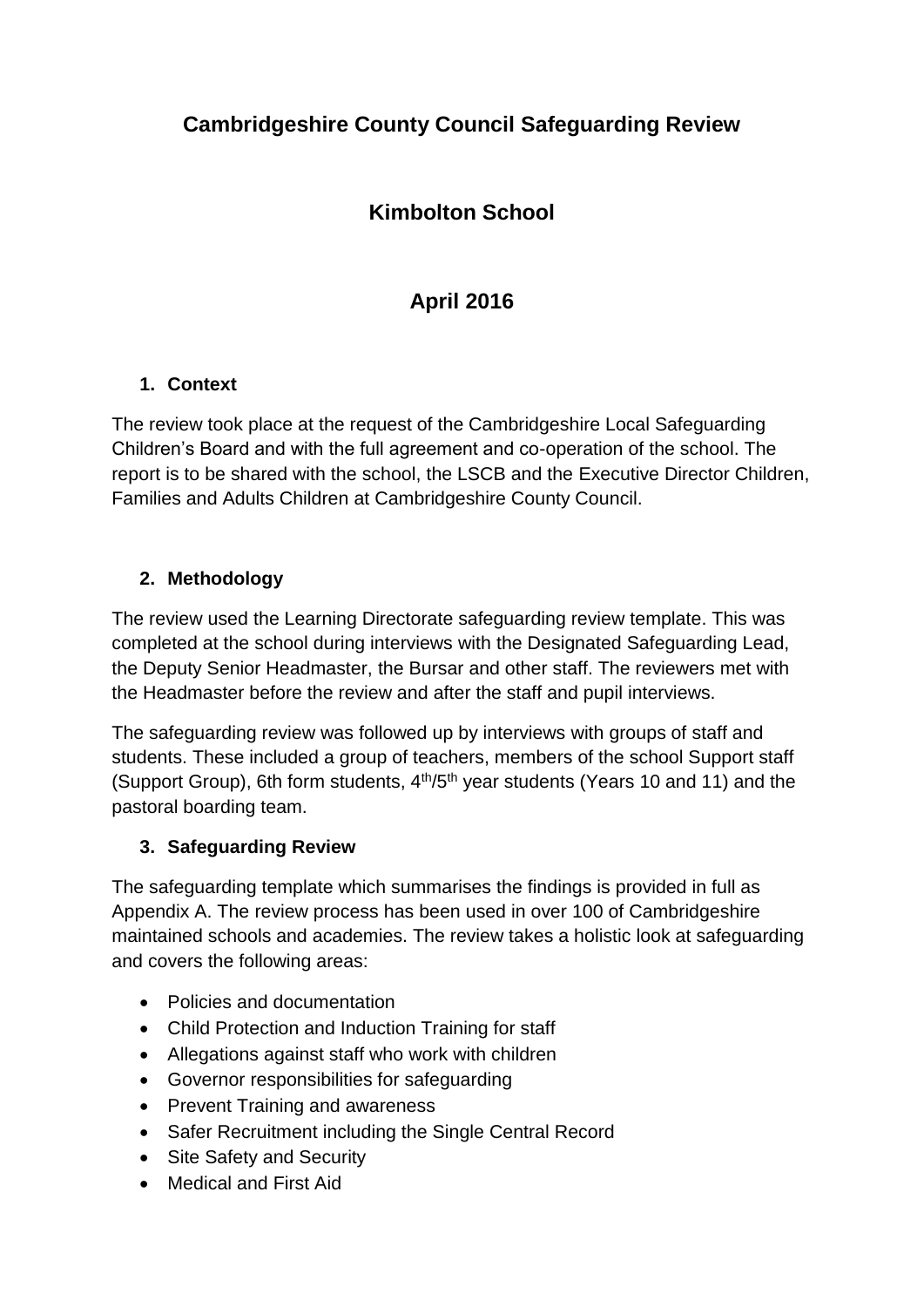- Critical Incidents
- Curriculum
- Physical Intervention
- Prejudice-related incident

The review indicates that the culture of safeguarding at the school is strong and in line with Ofsted expectation. Statutory procedures and policies are in place. There were no specific areas that gave cause for concern although there were some recommendations for the school to consider.

The school has a comprehensive set of policies relating to safeguarding and these have been recently reviewed and these are published on the school website.

Child protection training meets LSCB expectations and the school has an experienced Designated Safeguarding Lead, who is supported by five other trained staff, including the Deputy Senior Headteacher.

There is a strong induction programme in place for all groups of staff that covers a range of safeguarding areas in addition to child protection. There are records of training and staff receive essential documentation to support them with their work. Staff have an application on their IPAD which directs them to these documents when they have to refer to them.

It was recommended after the first visit that the school made some changes to its procedures for reporting concerns to the Designated Lead and some changes to filing and these recommendations had been put in place by the second visit.

The school has procedures in place for dealing with allegations against staff.

Governors have an appropriate overview of safeguarding and the school has ensured that the school is meeting the Prevent Duty.

The review also focused upon safer recruitment and the Single Central Record was scrutinised with the Bursar and his colleague. The record met the statutory expectations of Keeping Children Safe in Education 2015. It was recommended that although it was a comprehensive record, the school should review the way in which the database produced some blank fields in the record. It is good practice for all cells to have a comment rather than leaving them blank or stating not applicable. The review concludes that recruitment is carried out appropriately and safely, with all the necessary employment checks in place. There was a recommendation about reviewing the checks required for contractors.

In terms of site safety and security, the grounds are sometimes used by local people. Of greater concern is the existence of a public footpath through the grounds and it is recommended that the school continues to ask for the right of way to be diverted to improve security and the safety of pupils.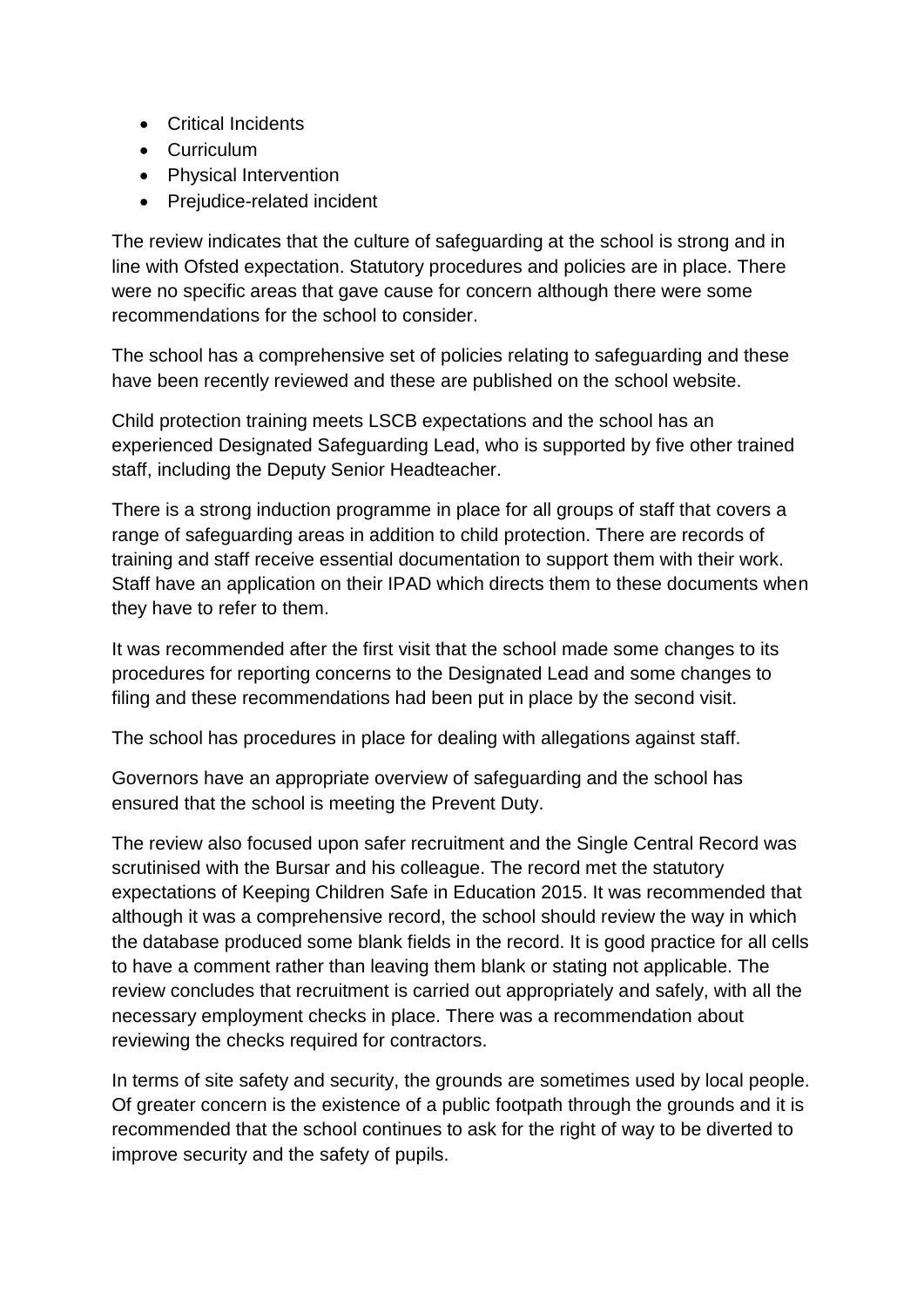As to be expected in an Independent school setting the arrangements for medical care are good and better than a state school, with professional health staff employed in a medical centre.

The school has plans in place for critical incidents both on and off site. Evacuation procedures are in place, but it is recommended that the school considers planning for invacuation in the event of an external threat.

The curriculum appropriately covers personal safety and students are taught about e-safety. The school has a cyber-bullying policy. Students can use their own IT devices in school, but have to register them to the school network which is closely monitored.

The school behaviour policy covers the possibility of staff carrying out physical intervention and there is a system for recording prejudice-related incidents.

The review focused on policy, processes and systems that are currently in place in the school. The review demonstrates that a good culture of safeguarding is in place at the school.

In order to verify the day to day operation of the policy, systems and processes, the review was followed up by meetings with groups of teachers, support staff and students.

#### **4. Interviews with student groups**

Students in the  $4<sup>th</sup>$  and  $5<sup>th</sup>$  Year were interviewed as well as students in the sixth form.

The following questions were asked

- If you have a concern at school, are you confident there is an adult you can go to?
- Would you feel happy about raising a concern?
- Are you confident something would be done?
- What makes you feel safe at school?
- What are you taught at school about keeping yourself safe?

The  $4<sup>th</sup>$  and  $5<sup>th</sup>$  year students were clear that if they had a concern at school, then they could speak to an adult. All said they felt comfortable that they could easily access somebody who would listen to them that they trusted. Examples given included, their tutor, the Designated Safeguarding lead, Health Centre counsellors, nurses, sport staff and music staff.

The 6th form students stated that prefects also helped the younger pupils. They commented that E-Safety had been a recent focus in the school, which they welcomed.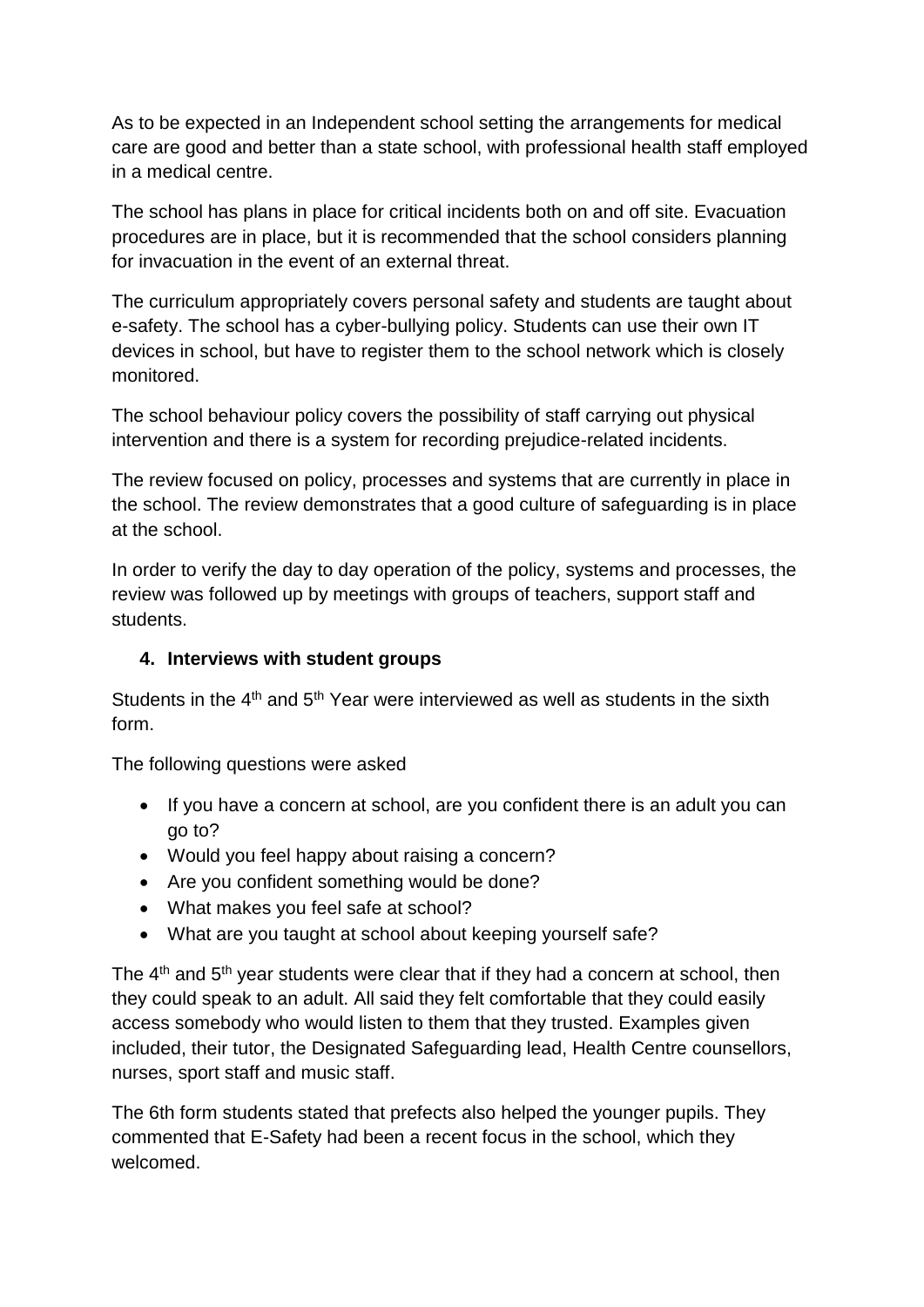Without exception, both groups stated that they would be happy to raise a concern. It was agreed that teachers were easy to talk to and that they trusted them to know what to do to help them. Students who boarded were confident that the duty staff would help them.

Both groups stated that they were confident that something would be done, either by the staff member they approached or another person in the school.

They felt safe at school, because there were lots of teachers who listen and the school is small. They were positive about the relationships with their teachers. They often had good friendship groups or older siblings who could also help them. The sixth form students were confident that a teacher would notice if they had a problem and that it was difficult to hide anything. They also commented on the close but appropriately professional bonds that students had with the non-teaching staff. They also trusted staff to give them feedback.

They were taught to keep themselves safe, through age appropriate Personal Social and Health Education and specific safeguarding assemblies. They also had a safeguarding application on their IPads. They were also aware of outside agencies such as ChildLine and posters were on display around the school telling them where they could access outside help and information.

They felt that the school taught them to keep themselves safe and to be prepared for what school life threw at them. They mentioned internet safety and talks from outside speakers which they found useful. The sixth formers spoke positively about an Online Safety Week and the sixth form citizenship talks from outside speakers. They spoke very positively about the help that the Designated Safeguarding lead gave to students. They also commented that as the school was small, the students knew how to look after each other.

#### **5. Interviews with staff groups**

Teachers, support staff and boarding staff were interviewed in separate groups.

The following questions were asked

- What safeguarding training have you received as staff?
- What school policies and systems relating to safeguarding are you aware of?
- Do you know how to raise and log a child protection concern?
- Are you aware of the school whistleblowing procedure and how would you use it if you had a concern or needed to report an allegation?
- Which aspects of the curriculum teach students about personal safety?
- How does the school promote student well-being and how do students raise a concern with an adult?

All three groups of staff were very clear about the range of training relating to safeguarding that they had received. Safeguarding was one key session within the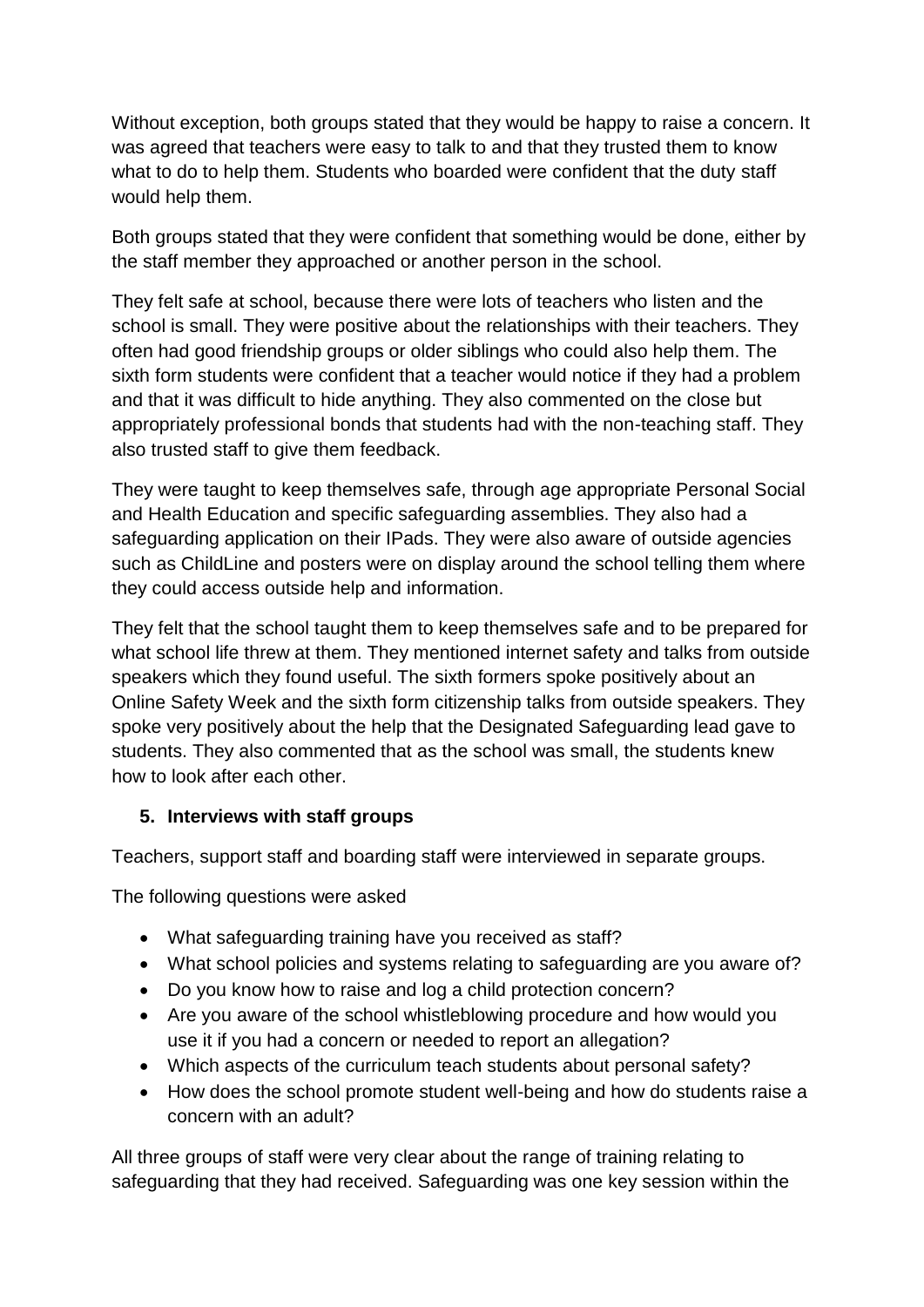induction programme and staff receive regular safeguarding updates at staff meetings and during in service training. Safeguarding is now part of department meeting agendas. They were aware that the school kept a training record for each member of staff. Other training related to safeguarding that was mentioned included, Prevent and mental health awareness. They also mentioned headmaster emails on the subject and they referred to the application on their IPads that directed them to key safeguarding documents. They were aware of Keeping Children Safe in Education 2015. The member of staff responsible for the Army Cadet Force clearly articulated the expectations of the Ministry of Defence with respect to safeguarding that were in addition to the school's requirements. All were aware of the Designated Lead and her team of designated staff.

It was interesting to note that safeguarding updates were issued to staff by being stapled to payslips.

The three groups confirmed that they were aware of the school's safeguarding policies and systems. The code of conduct was mentioned, together with whistleblowing, E-safety, the school handbook and calendar, missing children, child protection, games policy, Keeping Children Safe in Education and the staff safeguarding application.

It was confirmed that logging sheets were now used for reporting concerns to the Designated Lead, rather than using emails. This was a recommendation following the first visit. The form was understood and the staff stated that they received appropriate feedback after passing on a concern.

All staff interviewed were confident about the whistleblowing policy and knew how to report an allegation.

There was a clear and shared understanding of how the curriculum and ethos of the school helped the students to keep themselves safe. This understanding matched the responses of the students.

Safeguarding was prominent in House assemblies, the weekly Personal, Social and Health Education lessons throughout the school including the sixth form where they have citizenship education. Recent topics covered have included, internet safety and gaming addiction, cyber bullying and self-harm, sexual behaviour and health awareness. Guest speakers come into school and there had been a recent E-Safety week. Other less obvious areas that were mentioned included lifeguard training where the course teaches the young people how to keep themselves and each other safe.

It was felt that students knew how to raise a concern with an adult and this matched the perceptions of the students. The school tried to ensure that students could speak to somebody they were comfortable with. Examples mentioned matched those quoted by the students and included the Designated Lead, tutors, councillors,